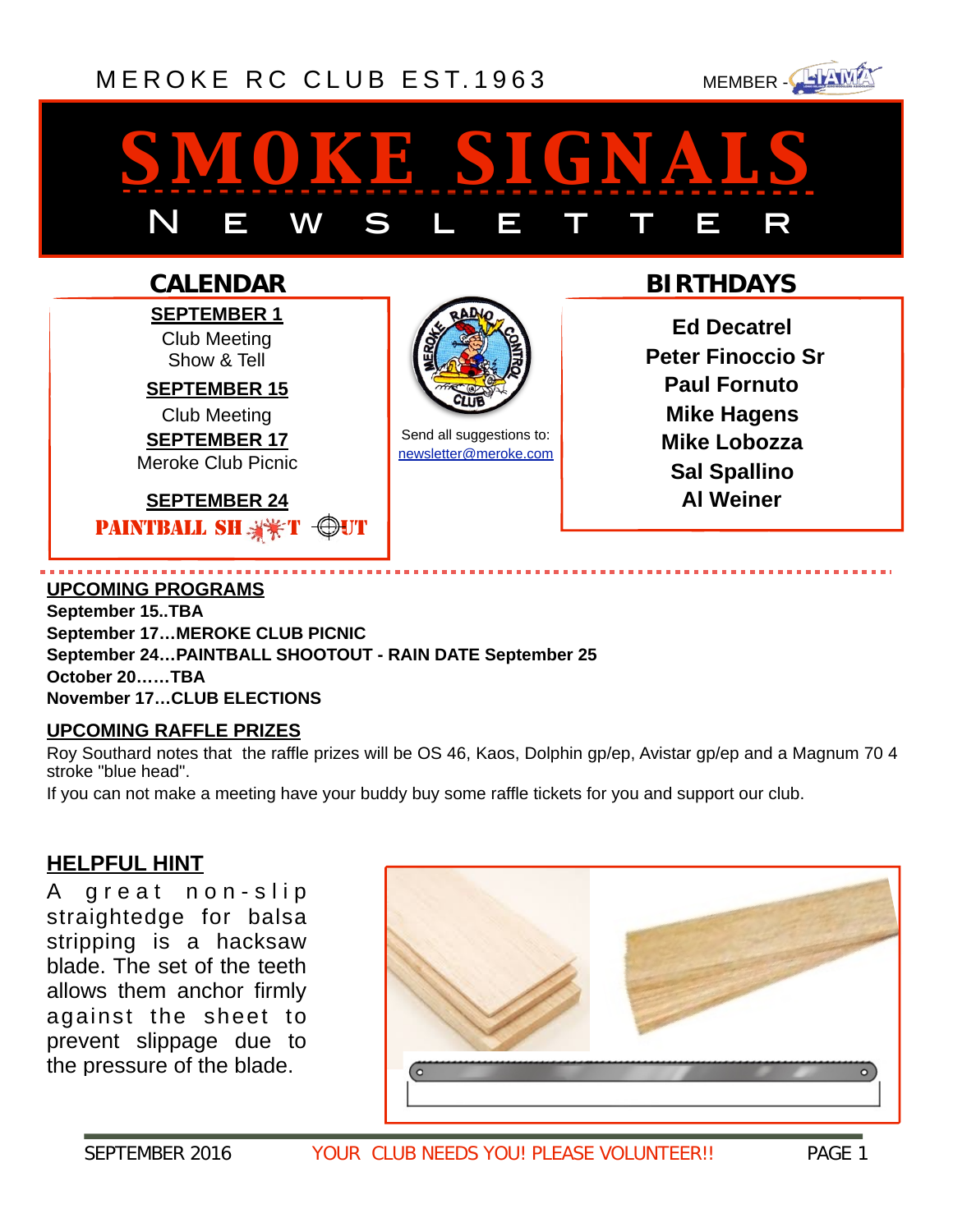# **SMOKE SIGNALS**



### **MEETING MINUTES - AUGUST 4, 2016**

The meeting was opened at 6:34pm with the Pledge of Allegiance. Roll Call: 32 members attending. Minutes: Waived. Approved and seconded. Note: The meeting was convened on a sad note. Russ Rhine had a stroke and at this time details are few.



### **Report Of Officers:**

**President:** New roster was sent out.

Picnic will be on September 17th and the Paintball Event will follow on September 24th. Everyone knows their job. New members are expected to help out with both events.

Our next meeting on August 18th will be at the field starting at 7pm. Pizza and refreshments will be served. Ed W. will be picking up the ice and Joe Petrozza will be picking up soda.

**Treasurer**: No report due to Russ's absence due to illness.

**Vice President:** Joe talked about losing a plane on a Spektrum radio in which he felt was possibly interfered with signals emitted from the cell tower on the edge of the field boundary. This is still unconfirmed at this time. He also brought up an article from Newsday stating that the County "Power That Be" are proposing the ban of drones / quad-copters from all Nassau County parks. This is still in the development stage.

#### **Recording Secretary:** No Report **Corresponding Secretary:** No Report **Video Librarian**: No Report **Web Master:** No Report **Building Program:** No Report **Meeting Programs:** No Report **Flight Instruction**: No Report **Friends of Lufbery:** No Report

**Field Safety:** Ted reported that we are having problems with the 4X4's again. He took photographs of the culprits. One of them followed Ted back to the impound area and demanded to know why he was photographing them to Ted replied that he wasn't allowed in the field area. Then the guy responded with "It's a free park". Ted told him not in this area. You need a permit to be here and if he returned that the police would be called immediately.

Ted addressed the Spektrum issue stating that as far as he knows no one else had voiced any problems with these radios. He has numerous planes that use this radio and has had no problems. If your flying near that tower you are way out of the fields boundaries.

Ted talked to "The Judge" to see if he could possibly talk to he contacts to speed up the gate installation.

Ted said he would look into a sign stating that a permit is required beyond the gate and also one stating there is video surveillance. Phil added that Dennis Andreas said he could look into possible video equipment.

**Club Archives:** Nothing new to report. **Membership:** No Report **Old Business**: Refer to the President's and Vice President's reports. **New Business:** Refer to the President's report.

**Coffee Break.** (Prepared by: Al Weiner)

**Raffle Winners:** 1st Prize: Charlie P. - Supertigre .74 two stroke emgine 2nd Prize: Nick Toto - Digital servo 3rd Prize: Richy B. - CA glue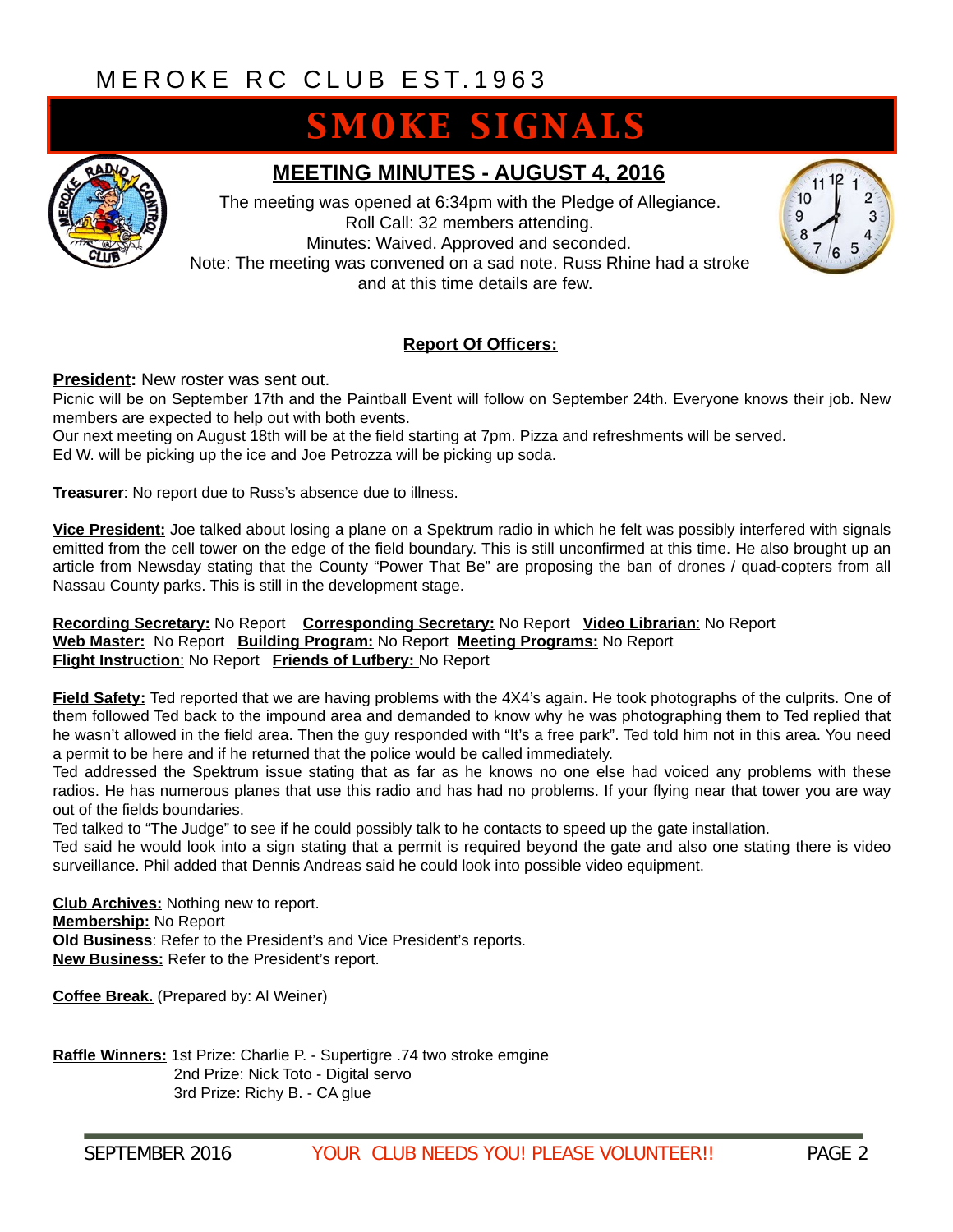# **SMOKE SIGNALS**



### **MEETING MINUTES - AUGUST 18**

The meeting was opened at 6:34pm with the Pledge of Allegiance. This was an outdoor meeting at the field. Roll Call: No sign-in but it was a good turn out. Minutes: Waived. Approved and seconded.



**Note:** We got some good news on Russ. His condition has improved and he is now at North Shore Hospital. On a sad note though, Joe Petrozza's sister-in-law passed away so he will be unable to be at the meeting. Our condolences go out to Joe and his family.

#### **Report Of Officers:**

**President:** In the spirit of keeping the meeting short Mark touched upon a few items which are coming up. He made the announcement that I (Richy B.) will be taking over the treasurer's position until Russ is able to return. Also he asked for a vote from the membership to allow the two signatories on the checking account to sign checks when one of the signees is also the payee. there is usually three signatories so this wasn't a problem but the bank gave us a hard time about putting my signature on the account that we decided to just have the two for now. Mark mentioned that the Babylon Flyers are having a swap meet on November 6 in which we purchased a wall table. He'll remind the membership as the date approaches. Went over details of the picnic and Paintball. Mark contacted Newsday about putting an add about our Paintball Event and the women he spoke to was really interested and enthusiastic about the detail that Mark hoped it would lead to good coverage in the paper. He decided to scrub the sign idea at the entrance to the park. He discussed way of getting the info out for the Paintball event. Ideas ranged from handing out fliers at the entrance where they check you residents credentials to putting balloons and signs on the Aerodrome Sign. Still debating on what we'll do.

**Treasurer**: Treasury is in excellent health. **Vice President:** Included in the Presidents report. **Recording Secretary:** No Report **Corresponding Secretary:** No Report

**Building Program:** No Report **Video Librarian**: No Report **Web Master:** No Report

**Meeting Programs:** No Report **Flight Instruction**: No Report **Friends of Lufbery:** No Report

**Field Safety:** No Report **Membership:** No Report **Club Archives:** Nothing new to report.

**Old Business**: Refer to the President's report. **New Business:** Refer to the President's report.

**Coffee Break.** No coffee. Pizza and refreshments instead.

**Raffle Winners:** 1st Prize: Peter Finnicchio Jr. - Avistar Elite ARF 2nd Prize: Ted Evangelatos - Digital servo 3rd Prize: Tom Dutton - Timer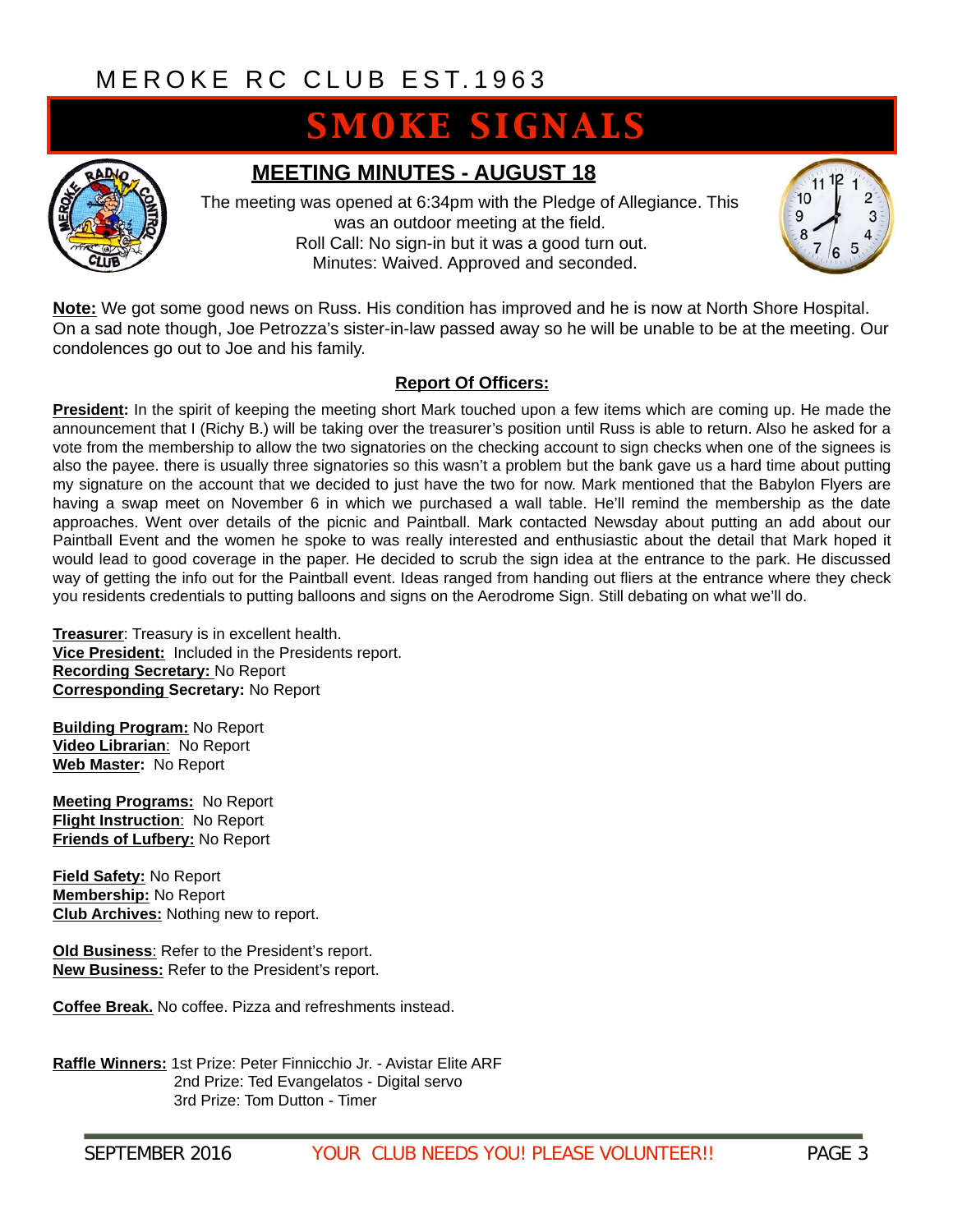# **SMOKE SIGNALS**

#### **MESSAGE FROM THE PRESIDENT**

I guess there is some truth in the adage "feed them and they will come" or something like that. We had a great turnout at the meeting at the field and it was suggested that we do more meetings at the field but with different types of food. How about French food next? Sure, now I'll have to remind our members which fork to use with the escargot.

The summer went fast and we are already into planning for our picnic, paintball and end of year party with the crowning of a new Mr. Meroke. All these events take hard work to be successful and I'm reminding members to please step up - especially new members (part of the requirement of induction) and thanking in advance our regular group of helpers- we can't do it without you. Also coming soon is the election of new officers and committee chairpersons (PC) so think about how you may contribute.



Katy has been extremely helpful by offering to distribute our fliers at the checkpoints on the

weekends. We had several hundred printed and delivered with more on the way thanks to Mr. Maran. (Dennis – I don't know his name) Katy also suggested that we place a nice sized semi-permanent sign by the Aerodrome sign in the park that we may use each year without fees. Special thanks are due to Tony for assisting in CDing the AMA sanctioned event.

We are still in the process of revamping the treasury as the bank continues to throw roadblocks at us. I am now working with a different branch and we will see if that is any better. We don't realize how matters that are taken for granted can become so important until after the fact. However the club has its own checks and balances and probably runs better than the U.S. Government.

If you haven't already done so please make arrangements with Joe Petrozza to pick up your jackets. Also we will be remitting payments due at this meeting.

If you have any suggestions (that can be printed) as to how we may improve the club please forward them to - Santa- no only kidding - or bring them up at a meeting for the board to consider.

Finally, I know you all join me in wishing Russ a speedy recovery. Russ is a very important piece of our club's smooth running with his many years of service in all manners of positions and his presence is sorely missed. Get well soon!!

# *ASK A MEROKE*

*A few years ago I asked a Meroke, sending Nelson Ramos the following e-mail*

**TO: NELSON RAMOS** *SUBJECT: Help* 

*Hi Nelson, I have a question...I am replacing my main landing gear with Dubro DUB789 Super Strong Landing Gear/ .25- .50. The package says it can be painted, what paint should I use and how many coats? It needs to resist fuel I assume so what is the process?* 

------------

Hi Dennis, Two types of spray paints can be used. First spray can is the Top Flite LusterKote this is made for glow fuel model airplanes or Krylon paint is also fuel proof to 15%. Second spray can is Rustoleum series 7300 which is fuel proof to 15% and can be purchased in any hardware store or Home Depot. With the Rust-Oleum I would use clear coat to make sure the paint lasts.

Next is how to prepare the landing gear for paint. Clean the work with alcohol make sure to wear latex gloves. The Gloves will prevent the skin oil from transferring onto the work. Next figure out how to support the landing gears without you holding it. Protect the area around so as not to get the over spray onto the surrounding area. To spray the work I like to spray one pass, then wait three minutes and spray again. Also I start to spray just before I hit the work and stop the spraying just as I pass the work. I don't start and stop the spraying in front of the work. The technique I use is to make



sure the spray nozzle is parallel to the work and not in an arch type of circular configuration. The Idea is to start and stop in a parallel motion and light mist on each spray. It might take ten to twelve passes before you see the finish you want. Now for the clear coat , the finish paint must be dry this should take one or more days. The clear coat is two passes. This should do it. How is your parallel technique with the spray can. Maybe a practice run might be in order to perfect your technique. That's it ! Nelson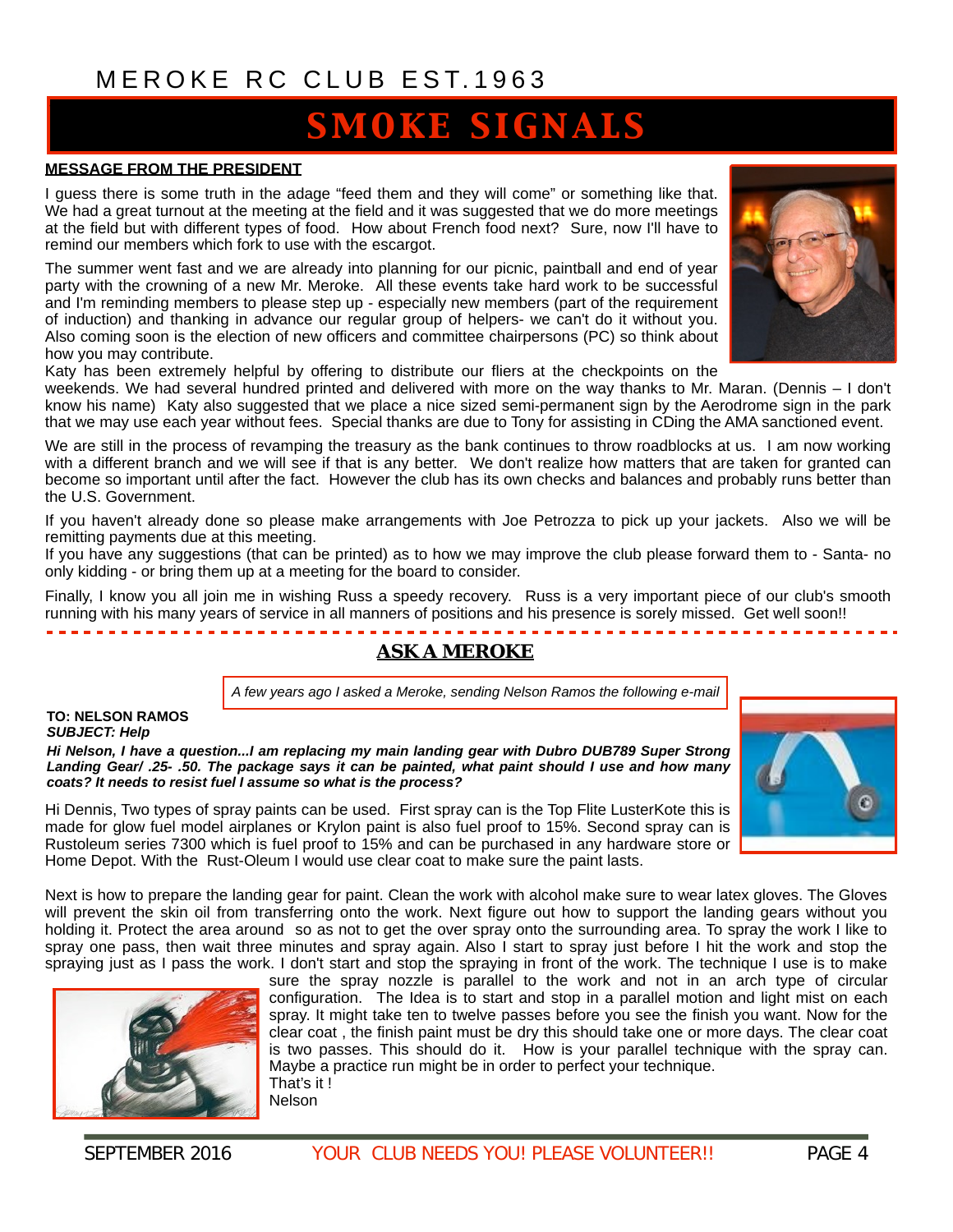# **SMOKE SIGNALS SHOW & TELL**

**Nelson showed us his newly finished Top Flite giant scale P-51. It came in at 26.5lbs. dry. It was two years in the making with many innovations that Nelsons famous for including a complete Buss radio system, canopy robotic actuator that opens and closes it and 2 5000mah lipo batteries to run everything. Beautiful job.**





**Jerry Koenig also showed a 1/5th scale P-51. It was a Hanger 9 ARF. It took him 8 months to build. It came in at 29 lbs. It's controlled by a JR 12 channel radio system in which all 12 channels were utilized. Another beautiful plane.** 

**Bob Henken showed a rubber powered free flight plane which utilized a folding prop. It was built from Art Reiner plans. A beautiful vintage plane. Nice job Bob.** 

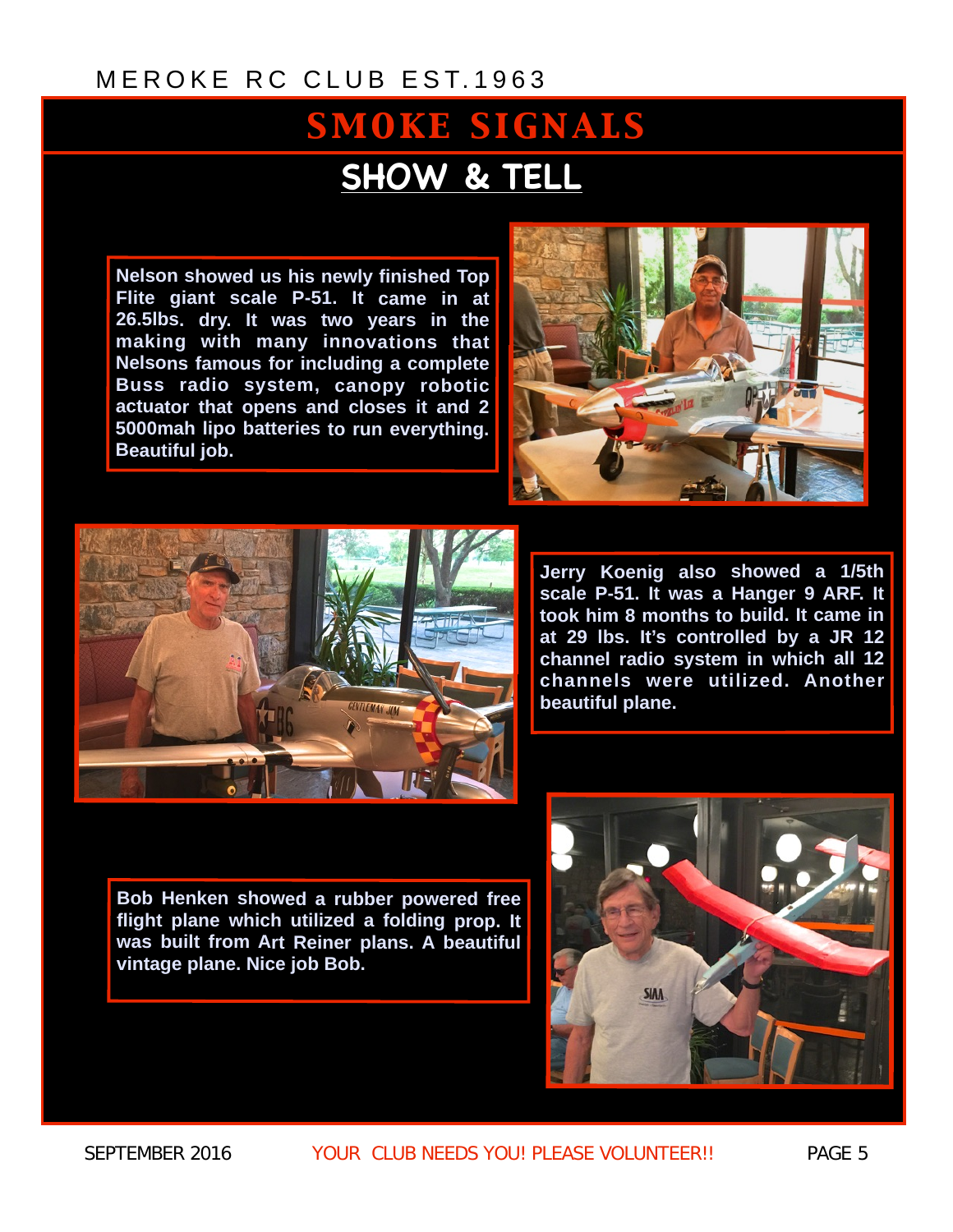# **SMOKE SIGNALS**

*Here's another How-To Article by Mike Buzzeo (MinnFlyer) article from [RCUNIVERSE.COM](http://RCuniverse.com)*

### **INTRODUCTION**



If you've never had to cut into a sheeted area of your airplane, consider yourself lucky. But at some point in time, you will probably find it necessary to do so. You may have damaged a piece that needs replacing, or maybe you've just finished sheeting your wing and then realized you have just entombed your wedding ring inside the leading edge. Don't feel bad, that's one of those bonehead things that almost all of us have done at some time or other (Okay, it wasn't my wedding ring, it was a razor blade, but it still had to come out!). Whatever your individual predicament, here's a step-by-step procedure for Balsa Surgery.

### **HOW MUCH TO CUT?**

Let's say that you need to remove a section of sheeting at the "X".

| $\overline{11}$       | П            | П            | $\mathbf{H}$   |
|-----------------------|--------------|--------------|----------------|
| $\mathbf{1}$          | П            | $\mathbf{H}$ | $\mathbf{1}$   |
| $\mathbf{1}$          | $\mathbf{H}$ | 11           | $\mathbf{L}$   |
| $\mathbf{1}$          | $\mathbf{I}$ | $\mathbf{H}$ | $\mathbf{1}$   |
| $\mathbf{1}$          | $\mathbf{1}$ | $\mathbf{1}$ | $\overline{1}$ |
| $\blacksquare$        | $\mathbf{1}$ | $\mathbf{H}$ | $\mathbf{1}$   |
| $\perp$               | $_{11}$      | $_{11}$      | $_{1.1}$       |
| -                     | . .          | . .          |                |
| 11                    | $\mathbf{H}$ | 11           | $\mathbf{1}$   |
| $\mathbf{1}$          | $\mathbf{r}$ | $\mathbf{1}$ | $\mathbf{H}$   |
| $\mathbf{H}$          | $1-1$        | n            | Ĥ              |
| Ħ                     | $\mathbf{1}$ | $\mathbf{1}$ | п              |
| $\mathbf{L}$          | <b>Li</b>    | L            | ш              |
|                       |              |              |                |
| C RCUniverse.com 2003 |              |              |                |

The first thing to do is to locate the ribs. Plan your cut so that it will cross over at least 1 rib, if you need to cut very close to a second rib, you would be better off cutting past that one also so that you have ample room to get at the underside of the remaining sheeting.

If the sheeting is already covered, you will want to remove an area of covering slightly larger than the hole you plane to cut (Note: If you're not too particular, you could just leave the covering on and skip the wood filler step near the end).



# **START CUTTING**

The next step is to get out your trusty razor blade or hobby knife, and slice through the sheeting (Be brave!). Then, carefully remove the sheeting from the rib(s) and either: 1.) Remove the foreign object (i.e., Wedding Ring, Razor Blade, Dentures, or whatever else you may have left in there) or, 2.) If you are replacing a damaged section, make a copy of the removed piece from a new piece of sheeting.



### **MAKE YOUR BED**

Now comes the fun part. Get some scraps of sheeting and cut them to whatever sizes you need, and glue them UNDER the original sheeting to make a "bed" for the patch. These scraps will align the patch to the existing sheeting, and the ribs will conform the sheeting to its original shape.

## **FINISHING**

Now you can glue the sheet to its new bed, and fill the cracks with balsa filler. Once the filler has dried, just sand, and add a patch of covering. Good luck!



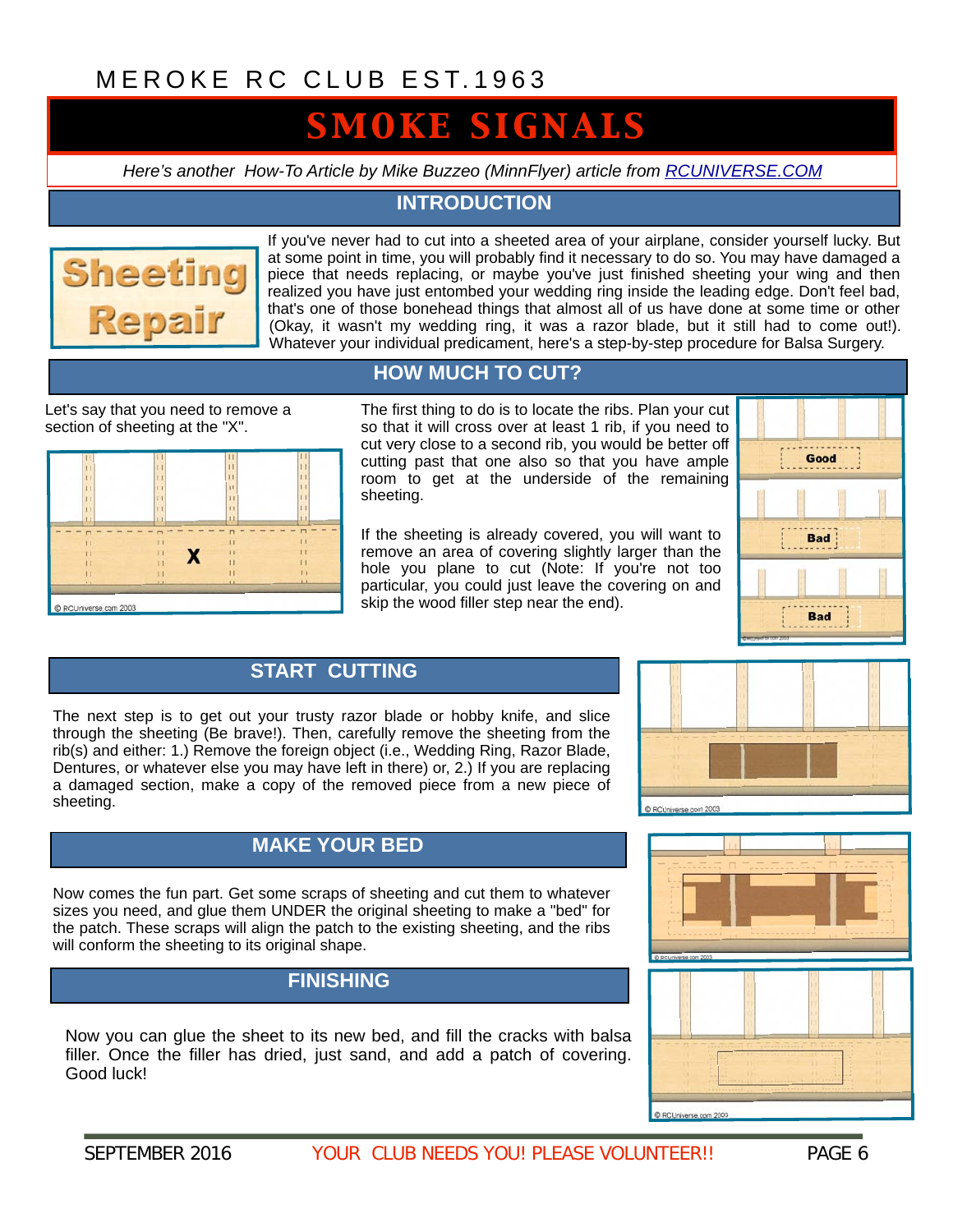# **SMOKE SIGNALS**

*At our last meeting Mark Klein presented me with a number of articles to share with you in the Newsletter, one of them from Model Aviation titled TELSA - the Father of RC. I remembered that a few years back I had compiled from about.com, De[construct].net Dec 1st,2008 and Model Aviation Magazine this story and posted it in "SMOKE SIGNALS". So with the renewed interest TELSA - the Father of RC will rerun in the next two issues of the Newsletter.*

#### **NIKOLA TESLA - The Father of RC**



Nikola Tesla was born in 1856 in Smiljan Lika, Croatia. He was the son of a Serbian Orthodox clergyman. Tesla studied engineering at the Austrian Polytechnic School. He worked as an electrical engineer in Budapest and later emigrated to the United States in 1884 to work at the Edison Machine Works. He died in New York City on January 7, 1943.

During his lifetime, Tesla invented fluorescent lighting, the Tesla induction motor, the [Tesla coil](http://inventors.about.com/od/tstartinventors/ss/Tesla_2.htm), and developed the alternating current (AC) electrical supply system that included a motor and transformer, and 3-phase electricity.

The Tesla coil, invented in 1891, is still used in radio and television sets and other electronic equipment.

#### **Nikola Tesla - Mystery Invention**

Ten years after patenting a successful method for producing alternating current, Nikola Tesla claimed the invention of an electrical generator that would not consume any fuel. This invention has been lost to the public. Tesla stated about his invention that he had harnessed the cosmic rays and caused them to operate a motive device.

In total, Nikola Telsa was granted more than one hundred patents and invented countless unpatented inventions.

#### **Nikola Tesla and George Westinghouse**

In 1885, [George Westinghouse](http://inventors.about.com/library/inventors/blwestinghouse.htm), head of the Westinghouse Electric Company, bought the patent rights to Tesla's system of dynamos, transformers and motors. Westinghouse used Tesla's alternating current system to light the World's Columbian Exposition of 1893 in Chicago.

#### **Nikola Tesla and Thomas Edison**

Nikola Tesla was [Thomas Edison's](http://inventors.about.com/library/inventors/bledison.htm) rival at the end of the 19th century. In fact, he was more famous than Edison throughout the 1890's. His invention of polyphase electric power earned him worldwide fame and fortune. At his zenith he was an intimate of poets and scientists, industrialists and financiers. Yet Tesla died destitute, having lost both his fortune and scientific reputation. During his fall from notoriety to obscurity, Tesla created a legacy of genuine invention and prophecy that still fascinates today.